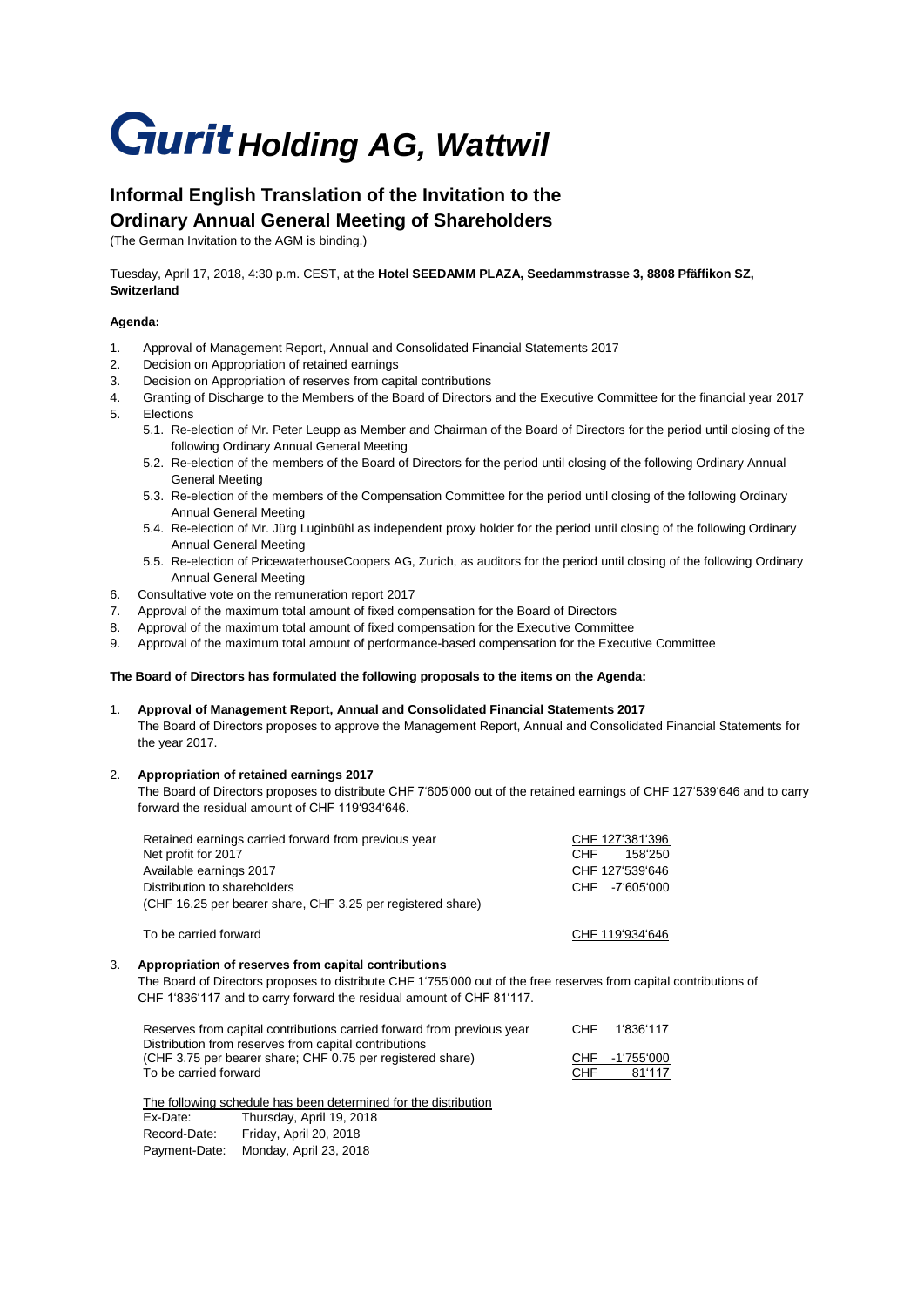4. **Granting of Discharge to the Members of the Board of Directors and the Executive Committee for financial year 2017**

The Board of Directors proposes to grant all Members of the Board of Directors and the Executive Committee discharge for the financial year 2017.

#### 5. **Elections (individually)**

**5.1. Re-election of Mr. Peter Leupp as Member and Chairman of the Board of Directors for the period until closing of the following Ordinary Annual General Meeting** 

The Board of Directors proposes to re-elect Mr. Peter Leupp as Member and Chairman of the Board of Directors for a oneyear term of office for the period until the closing of the following Ordinary Annual General Meeting.

#### **5.2. Re-elections of the members of the Board of Directors for the period until closing of the following Ordinary Annual General Meeting**

The Board of Directors proposes to re-elect the following people for a one-year term of office for the period until the closing of the following Ordinary Annual General Meeting.

- 5.2.1 Stefan Breitenstein
- 5.2.2 Nick Huber
- 5.2.3 Urs Kaufmann
- 5.2.4 Peter Pauli

#### **5.3. Re-election of the members of the Compensation Committee for the period until closing of the following Ordinary Annual General Meeting**

The Board of Directors proposes to elect the following people for a one-year term of office for the period until the closing of the following Ordinary Annual General Meeting.

- 5.3.1. Urs Kaufmann
- 5.3.2. Nick Huber
- 5.3.3. Peter Leupp

#### **5.4. Re-election of Mr. Jürg Luginbühl as independent proxy holder for the period until closing of the following Ordinary Annual General Meeting**

The Board of Directors proposes to elect Mr. Jürg Luginbühl as independent proxy holder for a one-year term of office for the period until the closing of the following Ordinary Annual General Meeting.

#### **5.5. Re-election of PricewaterhouseCoopers AG, Zürich, as auditors for the period until closing of the following Ordinary Annual General Meeting**

The Board of Directors proposes to re-elect PricewaterhouseCoopers AG, Zurich, as auditors for a one-year term of office for the period until the closing of the following Ordinary Annual General Meeting.

#### 6. **Consultative vote on the remuneration report 2017**

The Board of Directors proposes to consensually take note of the compensation report 2017 on the basis of a consultative vote.

#### 7. **Approval of the maximum total amount of fixed compensation for the Board of Directors for the 2018/2019 term of office**

The Board of Directors proposes to approve a maximum total amount of fixed compensation for the Board of Directors (5 members including the Chairman) of CHF 606'000 plus CHF 145'200 for the allocation of 150 bearer shares for the period from closing of the current Annual General Meeting until the next ordinary Annual General Meeting in 2019. The amount for the 150 bearer shares was calculated based on a share price of CHF 968 per share. This corresponds to the average closing share price of the five days actual stock price trading before February 15, 2018 - the date on which the Compensation Committee met. As the stock exchange price is subject to fluctuations, the value of the 150 bearer shares might be higher or lower than the amount of CHF 145'200 on the settlement date in April 2019.

#### 8. **Approval of the maximum total amount of fixed compensation for the Executive Committee for the period from July 1, 2018 to June 30, 2019**

The Board of Directors proposes to approve a maximum total amount of fixed compensation for the Executive Committee (5 members including the CEO) of CHF 2'350'000 for the period from July 1, 2018 to June 30, 2019.

#### 9. **Approval of the maximum total amount of performance-based compensation for the Executive Committee for the period from January 1, 2018 to December 31, 2018**

The Board of Directors proposes to approve a maximum total amount of performance-based compensation for the Executive Committee of CHF 1'224'500 (plus statutory social security contribution of CHF 92'370) for the performancebased cash compensation and CHF 726'000 (plus statutory social security contribution of CHF 55'902) for the allocation of a maximum of 750 bearer shares on the basis of the results that will be achieved in the fiscal year 2018 and to be allocated in April 2019. The amount for the 750 bearer shares was calculated based on a share price of CHF 968 per share. This corresponds to the average closing share price of the five days actual stock price trading before February 15, 2018 - the date on which the Compensation Committee met. As the stock exchange price is subject to fluctuations, the value of the 750 bearer shares might be higher or lower than the amount of CHF 726'000 on the settlement date in April 2019.